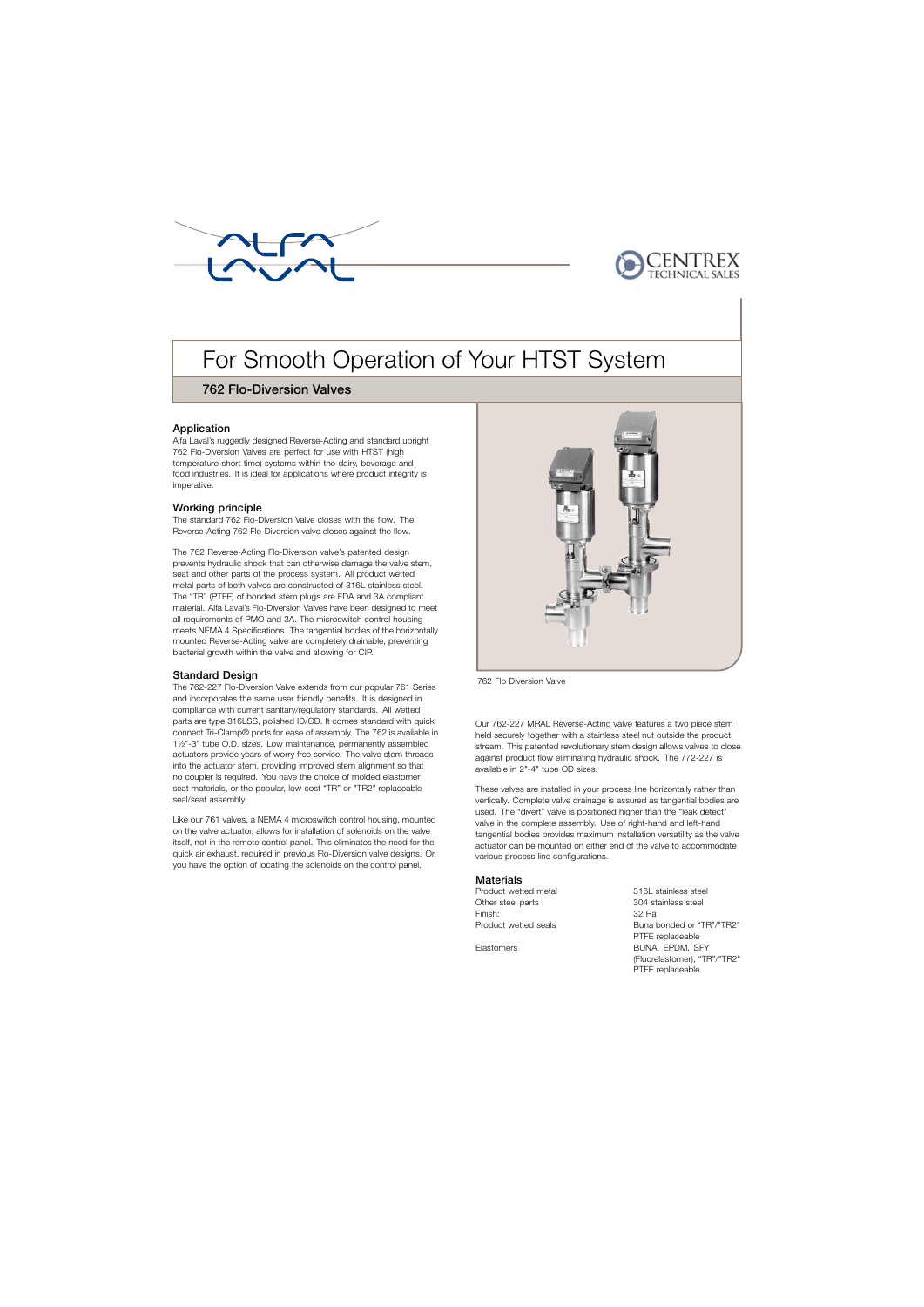# Performance and Dimensions

762 Individual Flo Diversion Valves



762 Reverse Acting Flo-Diversion Valve







#### Performance

|               | Maximum        | <b>Maximum</b> | Air Supply |  |
|---------------|----------------|----------------|------------|--|
| Valve         | Operating      | Capacity       | Pressure   |  |
| Model/Size    | Pressure (PSI) | (GPM)          | Required   |  |
| 762-227-11/2" | 100            | 60             | 80         |  |
| 762-227-2"    | 100            | 95             | 80         |  |
| 762-227-21/2" | 100            | 175            | 80         |  |
| 762-227-3"    | 50             | 215            | 80         |  |
| 762-227-3H    | 100            | 215            | 80         |  |

## Dimensions

| <b>Valve Size</b> | $1\frac{1}{2}$ |                | $2\frac{1}{2}$ |               |
|-------------------|----------------|----------------|----------------|---------------|
|                   | 221/4          | 22%            | $23^{3}/8$     | $24^{3}/8$    |
| R                 | $4^{5}/8$      | $4^{1}/8$      | $4\frac{1}{2}$ | $\mathcal{D}$ |
| G                 | $2\frac{3}{4}$ | $3\frac{1}{2}$ | $3\frac{1}{2}$ | 33/4          |
| D                 | $5^9/16$       | $7^{1/16}$     | $7^{1/16}$     | 79/16         |
| <b>Stroke</b>     | $1^{5/16}$     | 15/16          | $1^{5/16}$     | 15/16         |

## Performance

| Valve<br>Model/Size | <b>Maximum</b><br>Operating<br><b>Pressure</b><br>(PSI) | Maximum<br>Capacity<br>(GPM) | Air Supply<br><b>Pressure</b><br><b>Required (PSI)</b> |  |
|---------------------|---------------------------------------------------------|------------------------------|--------------------------------------------------------|--|
| 762-227MRAL-2"      | 100                                                     | 200                          | 80                                                     |  |
| 762-227MRAL-21/2"   | 80                                                      | 350                          | 80                                                     |  |
| 762-227MRAL-3"      | 70                                                      | 500                          | 80                                                     |  |
| 762-227MRAL-4"      | 40                                                      | 950                          | 90                                                     |  |

Product pressure can be increased with reduction of capacity. If higher holding pressures are required contact Alfa Laval.

# Dimensions

| Valve       | $2$ -inch         |       |                  | $2\frac{1}{2}$ -inch |                 | $3$ -inch | 4-inch           |       |
|-------------|-------------------|-------|------------------|----------------------|-----------------|-----------|------------------|-------|
| <b>Size</b> | inch              | mm    | inch             | mm                   | inch            | mm        | inch             | mm    |
| A           | 42 $\frac{3}{32}$ | 119.9 | 5 1/4            | 133.4                | 5 3/4           | 146.1     | $7\frac{5}{64}$  | 177.9 |
| B           | $55 \frac{1}{64}$ | 147.2 | $6\frac{1}{32}$  | 153.2                | $6\frac{9}{32}$ | 159.5     | $9^{19/64}$      | 229.1 |
| C           | $7 \frac{1}{16}$  | 179.4 | $7 \frac{1}{16}$ | 179.4                | $7\frac{9}{16}$ | 192.1     | $8\frac{9}{64}$  | 203.3 |
| D           | $3\frac{1}{2}$    | 88.9  | $3\frac{1}{2}$   | 88.9                 | $3\frac{3}{4}$  | 222.3     | $4 \frac{1}{64}$ | 101.7 |
| F.          | $3^{3}/_{64}$     | 13.1  | $5\frac{3}{64}$  | 21.0                 | $5\frac{3}{64}$ | 21.0      | $3^{1/64}$       | 12.3  |

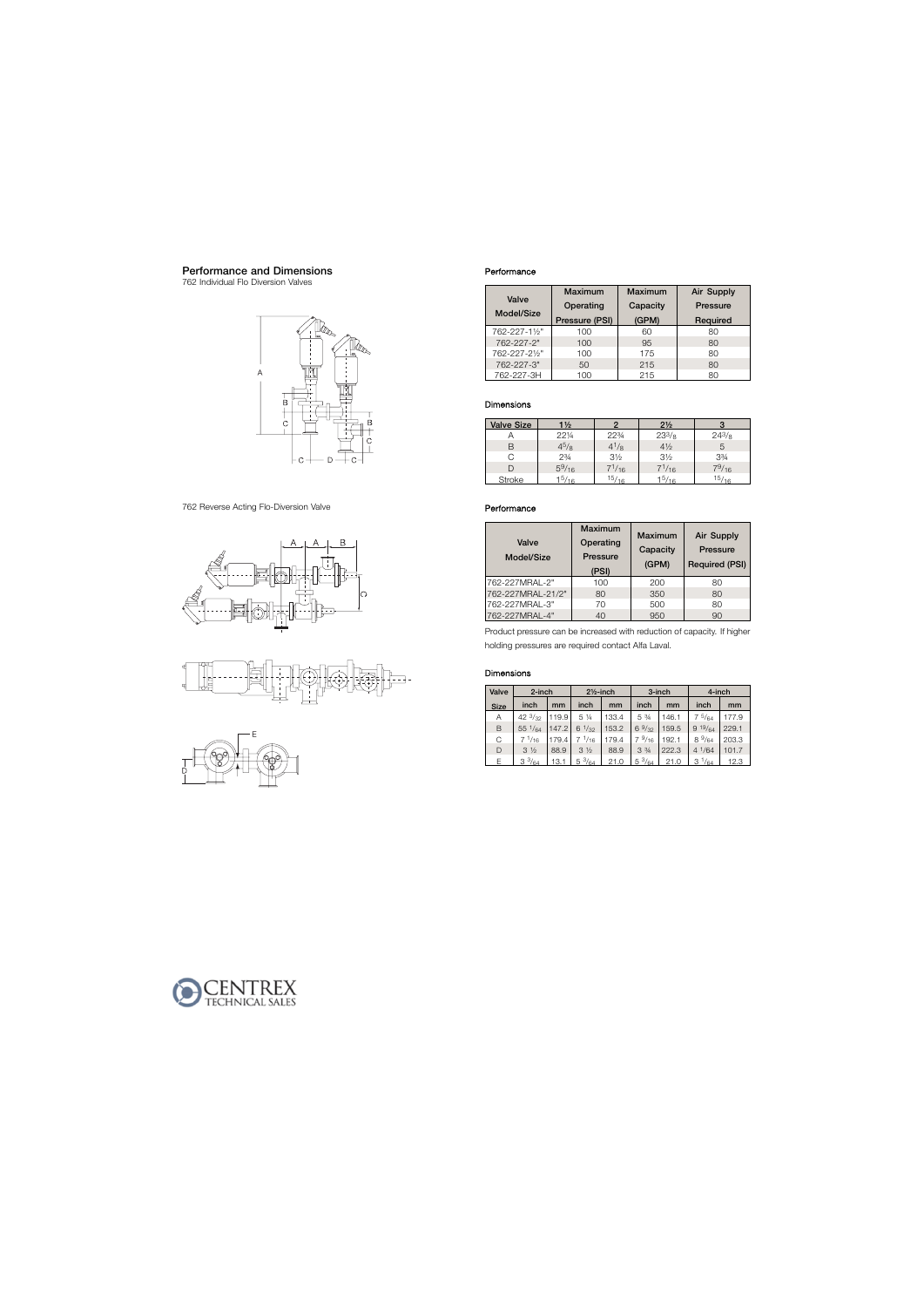#### 762 Reverse-Acting Flo-Diversion Valve

Principles of Operation



#### Valve Stem Operation

In most Divert valves, the seat closes with flow, which causes the flow to "self seat" the valve, which may create hydraulic shock. Hydraulic shock can damage the valve stem, valve seat, and other parts of your processing system, such as the connected piping heat exchangers, and pumps.

The Reverse-Acting Flo-Diversion valve is designed to close against product flow. When the valve is opened, pressure from product flow aids in pushing the valve stem to the Open position. The result is a stem that glides open and shut smoothly, eliminating the damaging effects of hydraulic shock. Alternately, when the valve is closed, the seat closes against the flow and allows product to be directed to its opposite open port, eliminating hydraulic shock.